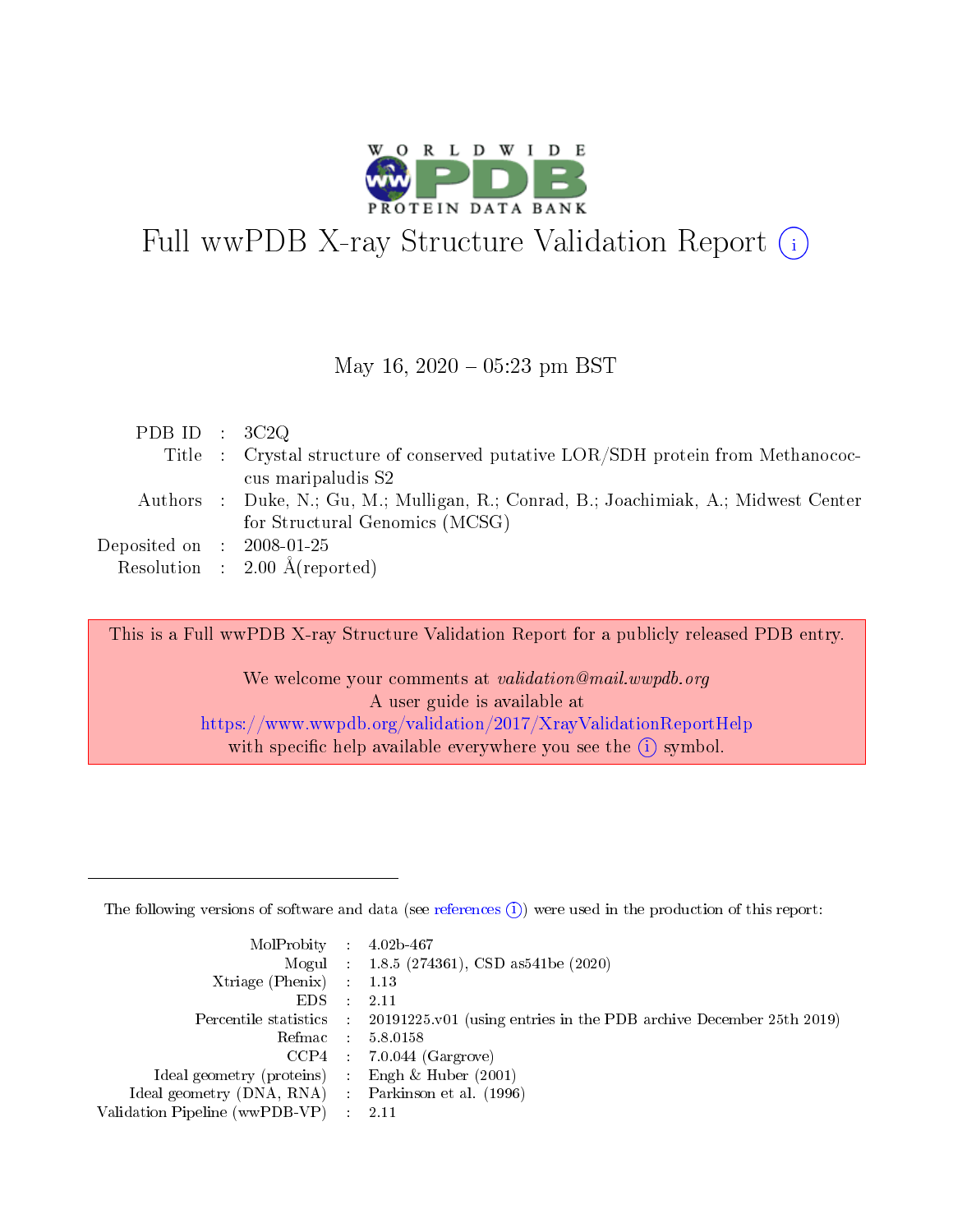# 1 [O](https://www.wwpdb.org/validation/2017/XrayValidationReportHelp#overall_quality)verall quality at a glance (i)

The following experimental techniques were used to determine the structure: X-RAY DIFFRACTION

The reported resolution of this entry is 2.00 Å.

Percentile scores (ranging between 0-100) for global validation metrics of the entry are shown in the following graphic. The table shows the number of entries on which the scores are based.



| Metric                | Whole archive<br>$(\#\text{Entries})$ | Similar resolution<br>$(\#\text{Entries}, \text{resolution range}(\text{\AA}))$ |
|-----------------------|---------------------------------------|---------------------------------------------------------------------------------|
| $R_{free}$            | 130704                                | $8085(2.00-2.00)$                                                               |
| Clashscore            | 141614                                | $9178(2.00-2.00)$                                                               |
| Ramachandran outliers | 138981                                | $9054(2.00-2.00)$                                                               |
| Sidechain outliers    | 138945                                | $9053(2.00-2.00)$                                                               |
| RSRZ outliers         | 127900                                | 7900 (2.00-2.00)                                                                |

The table below summarises the geometric issues observed across the polymeric chains and their fit to the electron density. The red, orange, yellow and green segments on the lower bar indicate the fraction of residues that contain outliers for  $>=3, 2, 1$  and 0 types of geometric quality criteria respectively. A grey segment represents the fraction of residues that are not modelled. The numeric value for each fraction is indicated below the corresponding segment, with a dot representing fractions <=5% The upper red bar (where present) indicates the fraction of residues that have poor fit to the electron density. The numeric value is given above the bar.

| Mol | ${\bf Chain \mid Length}$ | Quality of chain |    |       |
|-----|---------------------------|------------------|----|-------|
|     | 345                       | 5%<br>90%        | 5% | 5%    |
|     | 345                       | 4%<br>90%        |    | $6\%$ |

The following table lists non-polymeric compounds, carbohydrate monomers and non-standard residues in protein, DNA, RNA chains that are outliers for geometric or electron-density-fit criteria:

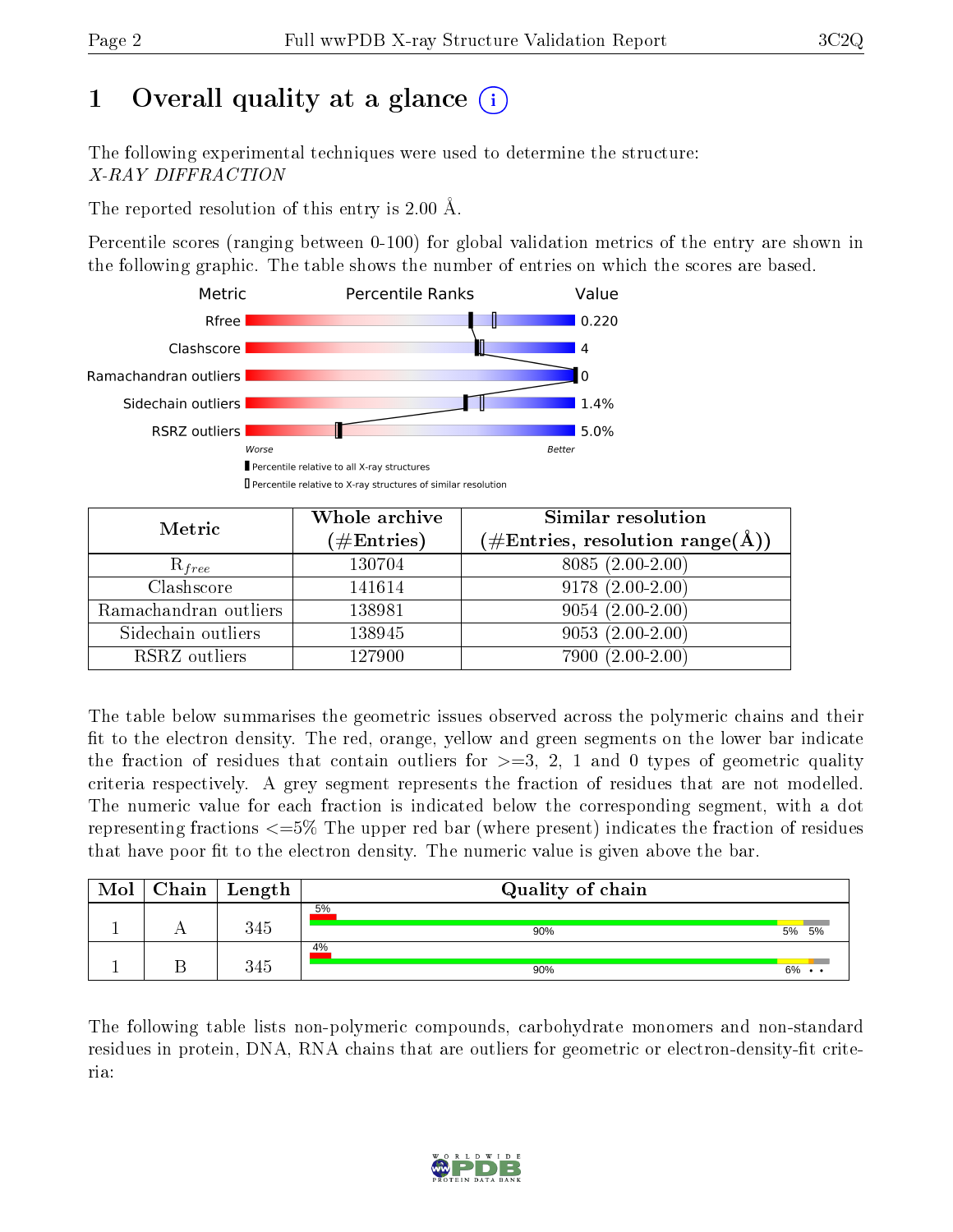|  |               |     |                                       |  | Mol   Type   Chain   Res   Chirality   Geometry   Clashes   Electron density |
|--|---------------|-----|---------------------------------------|--|------------------------------------------------------------------------------|
|  | $3$   IMD   B | 502 | the common community of the community |  |                                                                              |

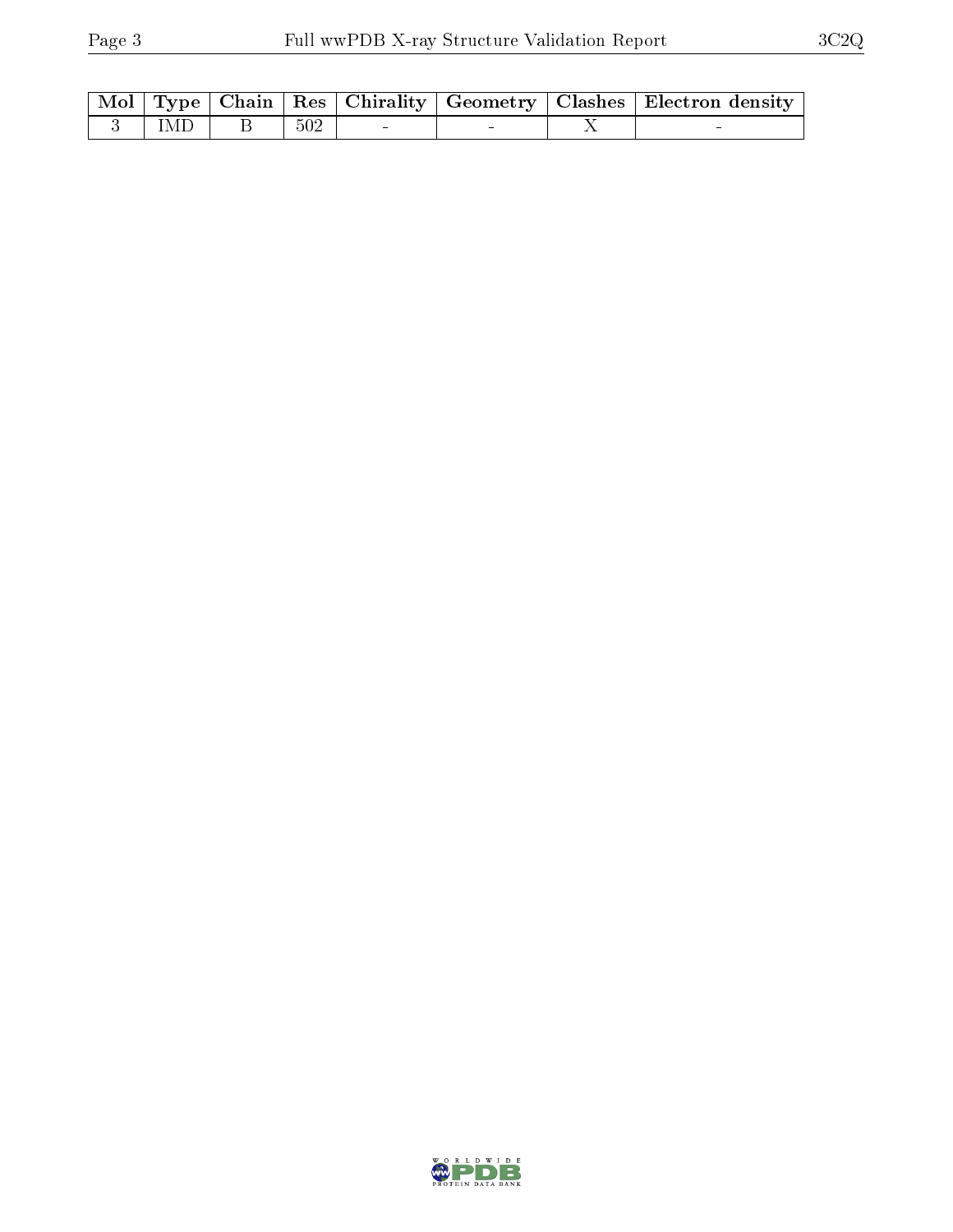# 2 Entry composition  $\left( \cdot \right)$

There are 4 unique types of molecules in this entry. The entry contains 5386 atoms, of which 0 are hydrogens and 0 are deuteriums.

In the tables below, the ZeroOcc column contains the number of atoms modelled with zero occupancy, the AltConf column contains the number of residues with at least one atom in alternate conformation and the Trace column contains the number of residues modelled with at most 2 atoms.

Molecule 1 is a protein called Uncharacterized conserved protein.

| Mol |     | Chain   Residues | Atoms            |              |              |        | $\rm ZeroOcc$   AltConf   Trace |  |  |
|-----|-----|------------------|------------------|--------------|--------------|--------|---------------------------------|--|--|
|     |     | 328              | $\mathrm{Total}$ | $\mathbf{C}$ | - N          | O S Se |                                 |  |  |
|     |     |                  | 2487             | -1578        | 425 470 2 12 |        |                                 |  |  |
|     |     |                  |                  | Total C N    |              | O S Se |                                 |  |  |
|     | 336 |                  | 2558             | 1623         | 438          | 482 2  |                                 |  |  |

There are 6 discrepancies between the modelled and reference sequences:

|     | Chain   Residue   Modelled   Actual |                          | Comment                            | Reference |
|-----|-------------------------------------|--------------------------|------------------------------------|-----------|
| -71 | SER.                                | $\sim 100$ km s $^{-1}$  | <b>EXPRESSION TAG</b> UNP Q6LXX7   |           |
| 72  | <b>ASN</b>                          |                          | EXPRESSION TAG UNP Q6LXX7          |           |
| 73  | -ALA                                | $\sim 10^{11}$ m $^{-1}$ | <b>EXPRESSION TAG   UNP Q6LXX7</b> |           |
| 71  | SER.                                |                          | <b>EXPRESSION TAG</b> UNP Q6LXX7   |           |
| 72. | <b>ASN</b>                          |                          | EXPRESSION TAG UNP Q6LXX7          |           |
| 73  | ALA                                 | $\overline{\phantom{0}}$ | <b>EXPRESSION TAG UNP Q6LXX7</b>   |           |

• Molecule 2 is NICKEL (II) ION (three-letter code: NI) (formula: Ni).

|  | $\overline{\text{Mol}}$ Chain   Residues | Atoms | ZeroOcc   AltConf |  |
|--|------------------------------------------|-------|-------------------|--|
|  |                                          | Total |                   |  |

• Molecule 3 is IMIDAZOLE (three-letter code: IMD) (formula:  $C_3H_5N_2$ ).

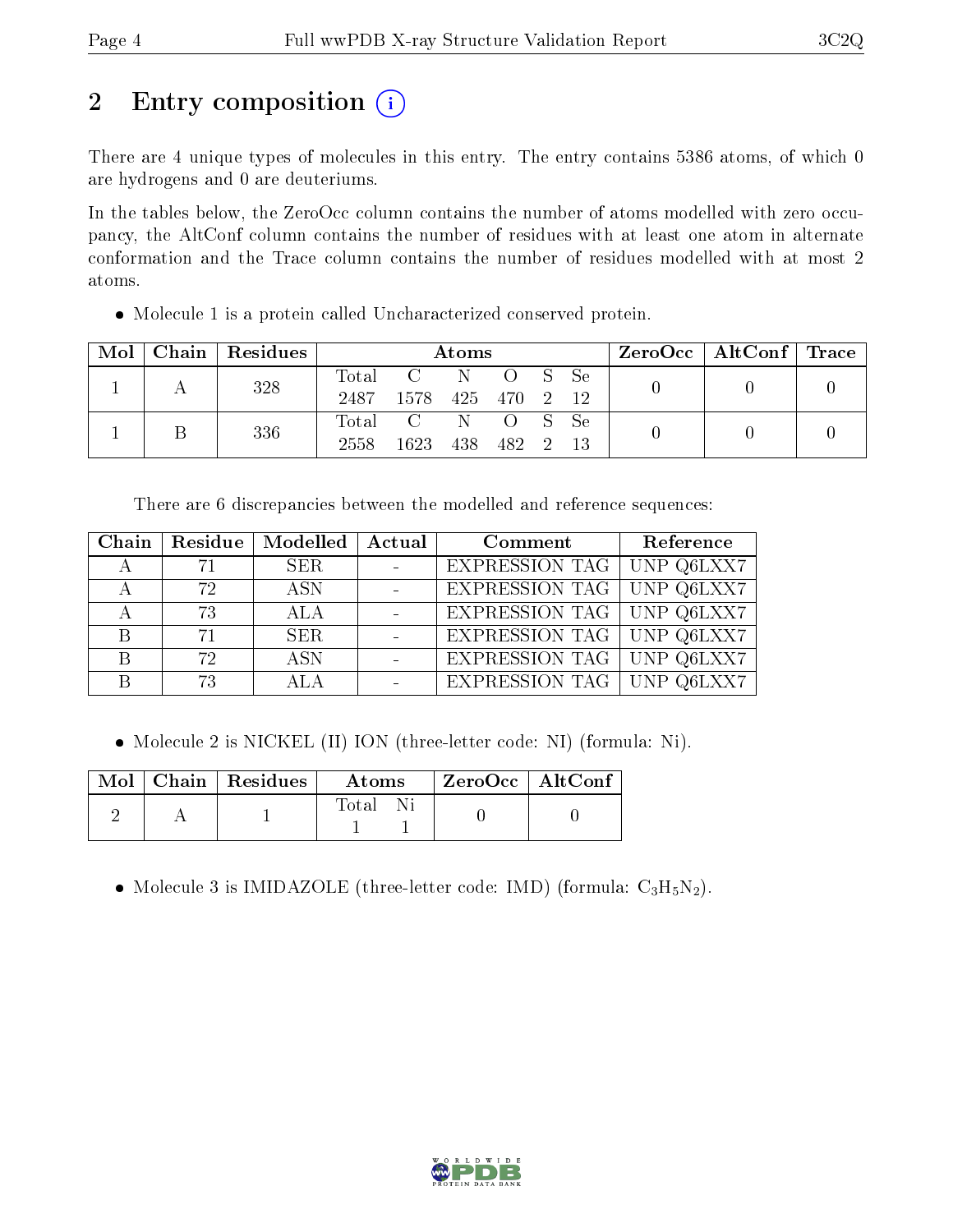

| Mol |   | Chain   $Residues$ | Atoms                                                                                    | $ZeroOcc$   AltConf |
|-----|---|--------------------|------------------------------------------------------------------------------------------|---------------------|
| 9   |   |                    | Total C<br>$\mathbb N$<br>3 <sup>2</sup><br>$\overline{\phantom{1}}^2$<br>$\overline{5}$ |                     |
| ົ   |   |                    | Total<br>$\mathbf{C}$<br>3<br>$\overline{\phantom{0}}^2$<br>5                            |                     |
|     | B |                    | Total<br>$\mathbf{C}$<br>3<br>$\overline{\phantom{1}}^2$<br>5                            |                     |
|     |   |                    | Total<br>C<br>3<br>2<br>5                                                                |                     |

 $\bullet\,$  Molecule 4 is water.

|  | $\text{Mol}$   Chain   Residues | Atoms                   | ZeroOcc   AltConf |
|--|---------------------------------|-------------------------|-------------------|
|  | 147                             | Total O<br>147<br>147   |                   |
|  | 173                             | Total O<br>173<br>- 173 |                   |

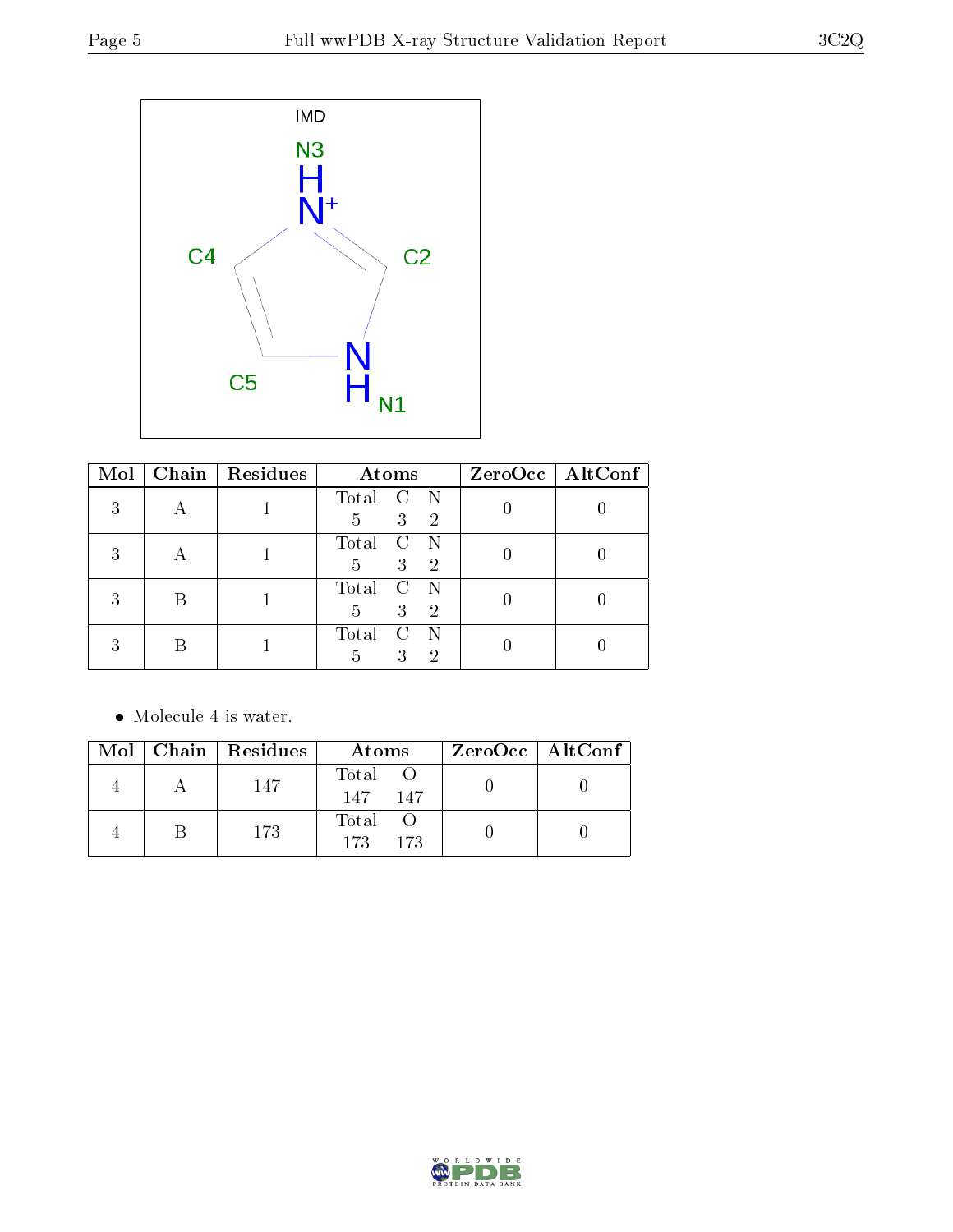# 3 Residue-property plots  $(i)$

These plots are drawn for all protein, RNA and DNA chains in the entry. The first graphic for a chain summarises the proportions of the various outlier classes displayed in the second graphic. The second graphic shows the sequence view annotated by issues in geometry and electron density. Residues are color-coded according to the number of geometric quality criteria for which they contain at least one outlier: green  $= 0$ , yellow  $= 1$ , orange  $= 2$  and red  $= 3$  or more. A red dot above a residue indicates a poor fit to the electron density (RSRZ  $> 2$ ). Stretches of 2 or more consecutive residues without any outlier are shown as a green connector. Residues present in the sample, but not in the model, are shown in grey.

• Molecule 1: Uncharacterized conserved protein





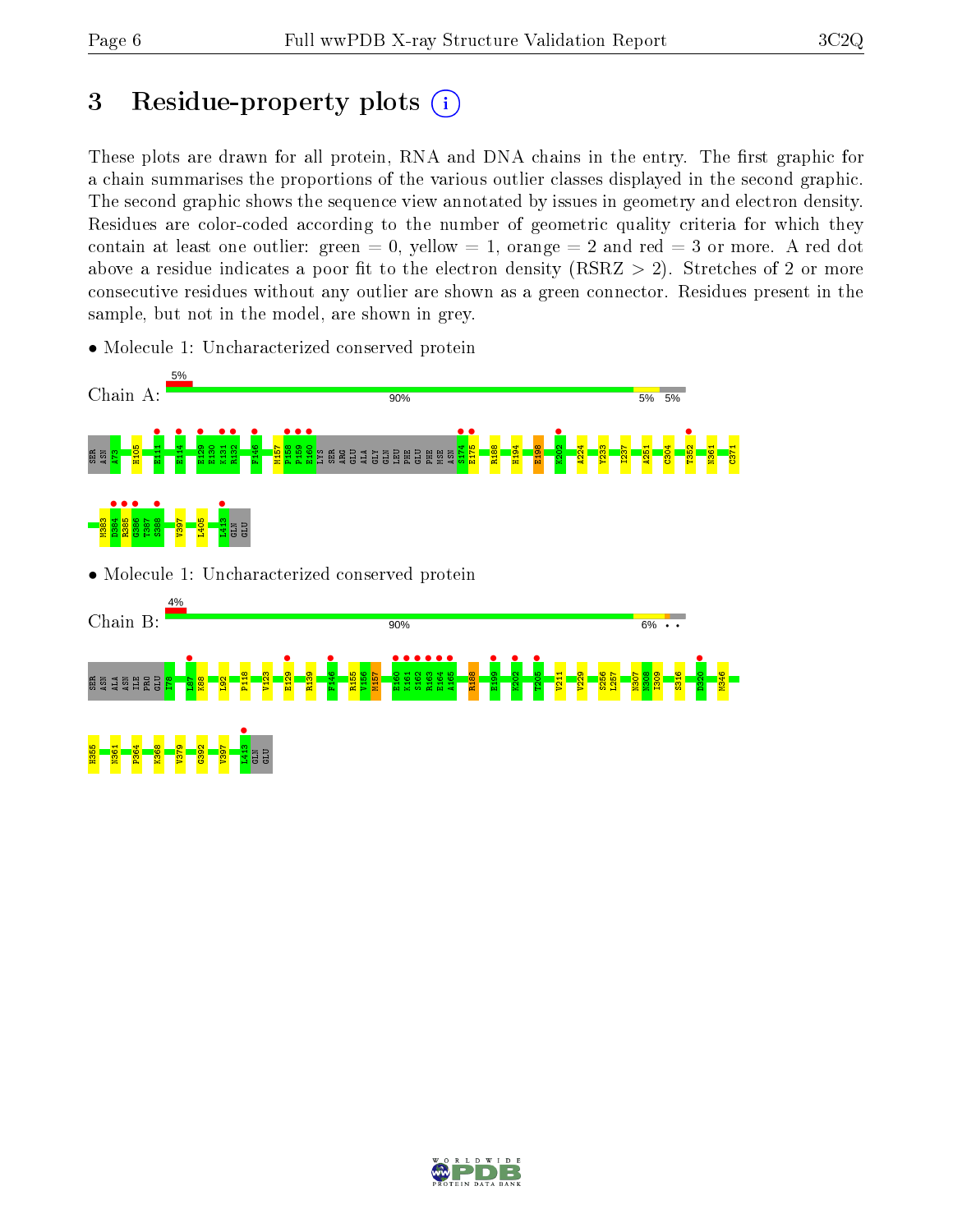## 4 Data and refinement statistics  $(i)$

| Property                                                                | Value                                             | Source     |
|-------------------------------------------------------------------------|---------------------------------------------------|------------|
| Space group                                                             | P 41 21 2                                         | Depositor  |
| Cell constants                                                          | 119.59Å 119.59Å<br>$161.74\text{\AA}$             | Depositor  |
| a, b, c, $\alpha$ , $\beta$ , $\gamma$                                  | $90.00^{\circ}$<br>$90.00^\circ$<br>$90.00^\circ$ |            |
| Resolution $(A)$                                                        | 96.23<br>2.00<br>$\frac{1}{2}$                    | Depositor  |
|                                                                         | $33.27 - 2.00$                                    | <b>EDS</b> |
| % Data completeness                                                     | 99.8 (96.23-2.00)                                 | Depositor  |
| (in resolution range)                                                   | 99.9 (33.27-2.00)                                 | <b>EDS</b> |
| $R_{merge}$                                                             | 0.06                                              | Depositor  |
| $\mathrm{R}_{sym}$                                                      | (Not available)                                   | Depositor  |
| $\langle I/\sigma(I) \rangle^{-1}$                                      | $7.36$ (at $2.00\text{\AA}$ )                     | Xtriage    |
| Refinement program                                                      | REFMAC 5.2.0019                                   | Depositor  |
|                                                                         | 0.191<br>, 0.217                                  | Depositor  |
| $R, R_{free}$                                                           | 0.193<br>0.220                                    | DCC        |
| $R_{free}$ test set                                                     | $\overline{3994}$ reflections $(5.02\%)$          | wwPDB-VP   |
| Wilson B-factor $(A^2)$                                                 | 26.3                                              | Xtriage    |
| Anisotropy                                                              | 0.016                                             | Xtriage    |
| Bulk solvent $k_{sol}(\mathrm{e}/\mathrm{A}^3),\,B_{sol}(\mathrm{A}^2)$ | 0.40, 52.0                                        | <b>EDS</b> |
| L-test for twinning <sup>2</sup>                                        | $< L >$ = 0.51, $< L^2 >$ = 0.35                  | Xtriage    |
| Estimated twinning fraction                                             | No twinning to report.                            | Xtriage    |
| $\overline{F_o, F_c}$ correlation                                       | 0.95                                              | <b>EDS</b> |
| Total number of atoms                                                   | 5386                                              | wwPDB-VP   |
| Average B, all atoms $(A^2)$                                            | 27.0                                              | wwPDB-VP   |

Xtriage's analysis on translational NCS is as follows: The largest off-origin peak in the Patterson function is  $3.31\%$  of the height of the origin peak. No significant pseudotranslation is detected.

<sup>&</sup>lt;sup>2</sup>Theoretical values of  $\langle |L| \rangle$ ,  $\langle L^2 \rangle$  for acentric reflections are 0.5, 0.333 respectively for untwinned datasets, and 0.375, 0.2 for perfectly twinned datasets.



<span id="page-6-1"></span><span id="page-6-0"></span><sup>1</sup> Intensities estimated from amplitudes.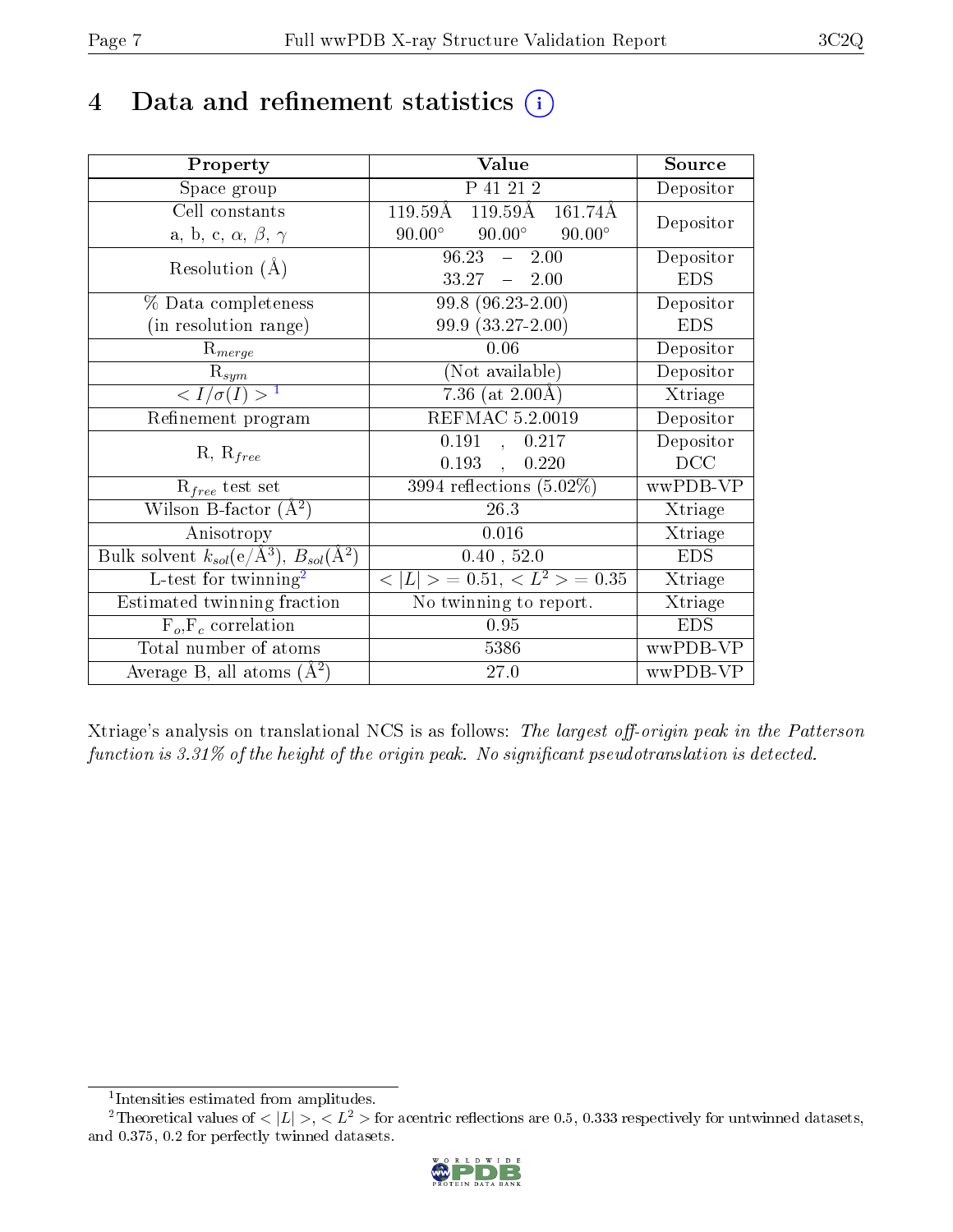# 5 Model quality  $(i)$

## 5.1 Standard geometry  $(i)$

Bond lengths and bond angles in the following residue types are not validated in this section: NI, IMD

The Z score for a bond length (or angle) is the number of standard deviations the observed value is removed from the expected value. A bond length (or angle) with  $|Z| > 5$  is considered an outlier worth inspection. RMSZ is the root-mean-square of all Z scores of the bond lengths (or angles).

| Mol | Chain |             | <b>Bond lengths</b> | Bond angles |           |  |
|-----|-------|-------------|---------------------|-------------|-----------|--|
|     |       | <b>RMSZ</b> | $\# Z  > 5$         | RMSZ        | # $ Z >5$ |  |
|     |       | 0.71        | $1/2514$ $(0.0\%)$  | 0.69        | 0/3385    |  |
|     | В     | 0.72        | 0/2586              | 0.69        | 0/3477    |  |
| АĦ  | Αll   | 0.72        | 1/5100<br>$(0.0\%)$ | 0.69        | /6862     |  |

Chiral center outliers are detected by calculating the chiral volume of a chiral center and verifying if the center is modelled as a planar moiety or with the opposite hand.A planarity outlier is detected by checking planarity of atoms in a peptide group, atoms in a mainchain group or atoms of a sidechain that are expected to be planar.

|  | Mol   Chain   $\#\text{Chirality outliers}$   $\#\text{Planarity outliers}$ ' |
|--|-------------------------------------------------------------------------------|
|  |                                                                               |

All (1) bond length outliers are listed below:

|  |  |                             | $\mid$ Mol $\mid$ Chain $\mid$ Res $\mid$ Type $\mid$ Atoms $\mid$ Z $\mid$ Observed(Å) $\mid$ Ideal(Å) $\mid$ |  |
|--|--|-----------------------------|----------------------------------------------------------------------------------------------------------------|--|
|  |  | $198$   GLU   CD-OE1   5.20 | -1-31                                                                                                          |  |

There are no bond angle outliers.

There are no chirality outliers.

All (1) planarity outliers are listed below:

|  |     | Mol   Chain   Res   Type   Group |
|--|-----|----------------------------------|
|  | 251 | ALA Peptide                      |

### 5.2 Too-close contacts (i)

In the following table, the Non-H and H(model) columns list the number of non-hydrogen atoms and hydrogen atoms in the chain respectively. The H(added) column lists the number of hydrogen atoms added and optimized by MolProbity. The Clashes column lists the number of clashes within

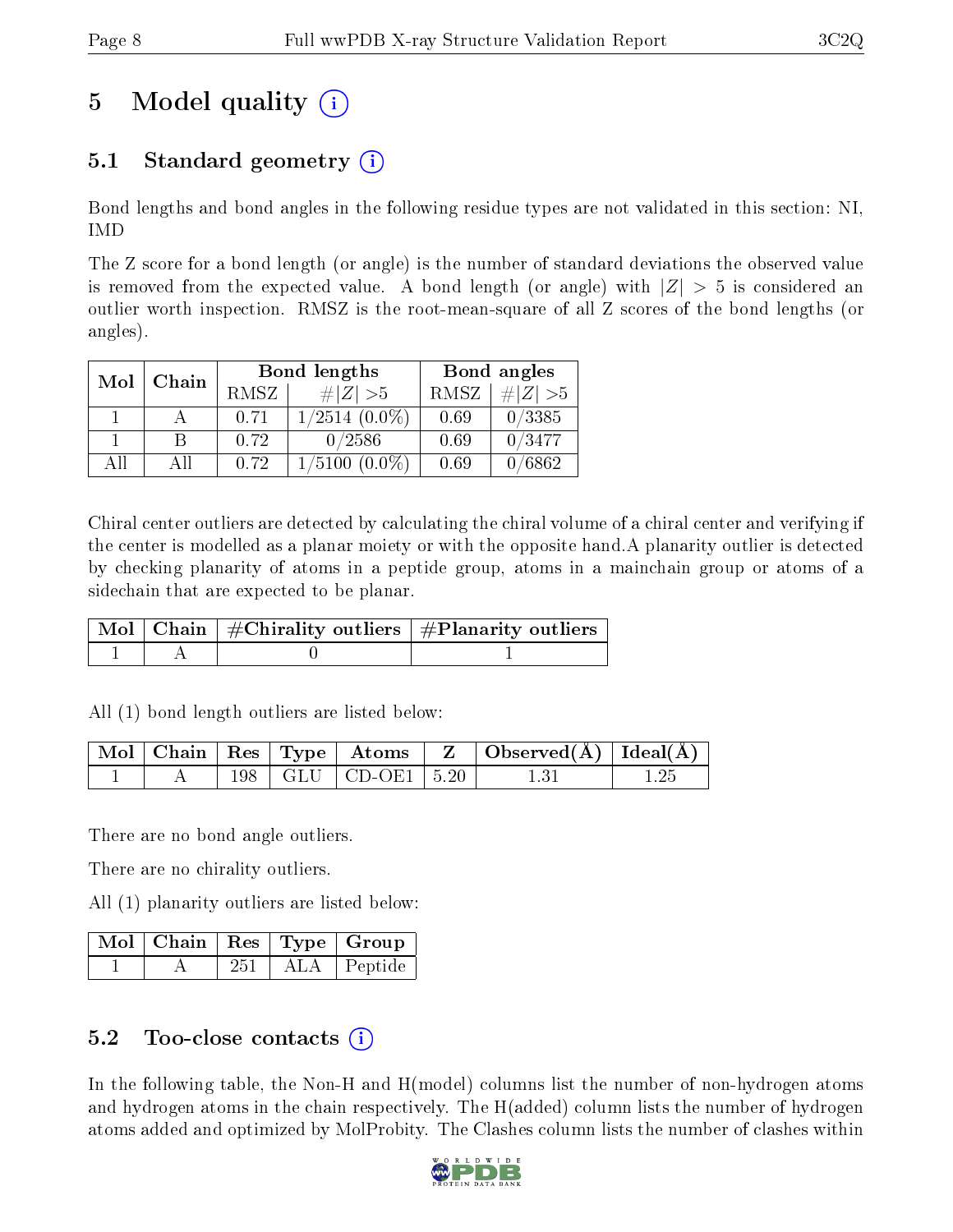| Mol |   |      | Chain   Non-H   $H (model)$ | H(added) |    | $Clashes$   Symm-Clashes |
|-----|---|------|-----------------------------|----------|----|--------------------------|
|     |   | 2487 |                             | 2584     | 18 |                          |
|     |   | 2558 |                             | 2653     | 19 |                          |
|     |   |      |                             |          |    |                          |
|     |   |      |                             | 10       |    |                          |
|     |   |      |                             | 10       |    |                          |
|     |   | 147  |                             |          |    |                          |
|     | R | 173  |                             |          |    |                          |
|     |   | 5386 |                             | 5257     | 37 |                          |

the asymmetric unit, whereas Symm-Clashes lists symmetry related clashes.

The all-atom clashscore is defined as the number of clashes found per 1000 atoms (including hydrogen atoms). The all-atom clashscore for this structure is 4.

All (37) close contacts within the same asymmetric unit are listed below, sorted by their clash magnitude.

| Atom-1                              | Atom-2                                | Interatomic      | Clash         |
|-------------------------------------|---------------------------------------|------------------|---------------|
|                                     |                                       | distance $(\AA)$ | overlap $(A)$ |
| 1:B:397:VAL:H                       | 3:B:502:IMD:H2                        | 1.05             | 1.18          |
| 1: B: 188: ARG: HG2                 | 1:B:188:ARG:HH11                      | 1.11             | 1.09          |
| 1:B:397:VAL:N                       | 3: B: 502: IMD: H2                    | 1.88             | 0.87          |
| 1:A:397:VAL:H                       | 3:A:501:IMD:H2                        | 1.39             | 0.87          |
| 1: B: 188: ARG: HG2                 | 1:B:188:ARG:NH1                       | 1.91             | 0.78          |
| 1:A:361:ASN:ND2                     | $1:A:385:A\overline{\mathrm{RG:HD3}}$ | 2.07             | 0.69          |
| 1: A:371: CYS:SG                    | 1: A:383:MSE:CE                       | 2.81             | 0.68          |
| 1: A:371: CYS:SG                    | 1:A:383:MSE:HE3                       | 2.38             | 0.64          |
| 1:B:211:VAL:CG1                     | 1:B:355:HIS:HB3                       | 2.30             | 0.62          |
| 1: A:383:MSE:HE2                    | 1: A: 383: MSE: HA                    | 1.82             | 0.60          |
| 1:A:397:VAL:H                       | 3: A:501:IMD: C2                      | 2.12             | 0.60          |
| 1:A:194:HIS:O                       | 1: A: 198: GLU: HG2                   | 2.01             | 0.60          |
| $1:A:105:\overline{HIS:ND1}$        | 1: A:157: MSE: HE3                    | 2.16             | 0.60          |
| 1:B:92:LEU:HD13                     | 1:B:123:VAL:HG11                      | 1.84             | 0.59          |
| 1:B:307:ASN:HB2                     | 1:B:309:ILE:HD12                      | 1.89             | 0.54          |
| 1: A: 385: ARG: CZ                  | 1:A:385:ARG:HB3                       | 2.38             | 0.54          |
| 1:B:361:ASN:OD1                     | 4: B:668: HOH:O                       | 2.19             | 0.54          |
| 1:B:188:ARG:CG                      | 1:B:188:ARG:HH11                      | 2.00             | 0.52          |
| 1: A: 188: ARG: HG3                 | 4:A:586:HOH:O                         | 2.11             | 0.51          |
| $1:B:307:AS\overline{N:HB2}$        | 1:B:309:ILE:CD1                       | 2.41             | 0.50          |
| 1:B:397:VAL:H                       | 3:B:502:IMD:C2                        | 1.98             | 0.49          |
| $1:B:346:\overline{\text{MSE:HE3}}$ | 1:B:368:LYS:HG2                       | 1.95             | 0.48          |
| 1:A:371:CYS:SG                      | 1: A: 383: MSE: HE1                   | 2.54             | 0.46          |
| 1:A:237:ILE:HD12                    | 1: A:304: CYS:SG                      | 2.55             | 0.46          |
| 1:A:397:VAL:N                       | $3:A:501:IMD:\overline{H2}$           | 2.20             | 0.45          |

Continued on next page...

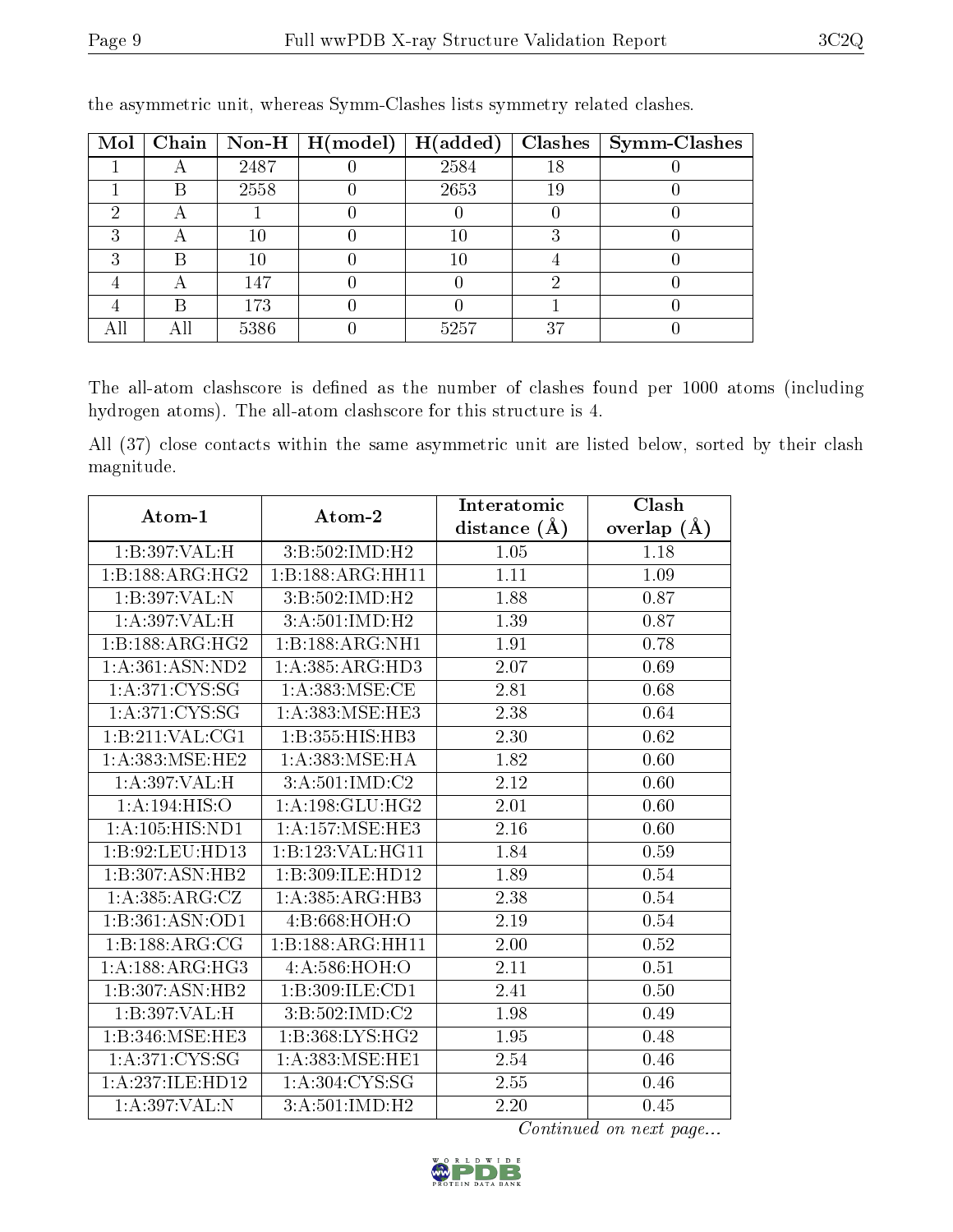| Atom-1              | Atom-2               | Interatomic<br>distance $(A)$ | Clash<br>overlap $(A)$ |
|---------------------|----------------------|-------------------------------|------------------------|
| 1:B:155:ARG:HG2     | 1:B:157:MSE:SE       | 2.68                          | 0.44                   |
| 1:B:307:ASN:CB      | 1:B:309:ILE:HD12     | 2.48                          | 0.43                   |
| 1:B:118:PRO:HG2     | 1:B:364:PRO:HB3      | 1.99                          | 0.43                   |
| 1: A: 157: MSE: HE2 | 1:A:157:MSE:HB2      | 1.84                          | 0.42                   |
| 1:A:224:ALA:HA      | 1: A: 405: LEU: HD22 | 2.01                          | 0.42                   |
| 1:A:361:ASN:HD22    | 1: A: 385: ARG: HD3  | 1.80                          | 0.42                   |
| 1:A:105:HIS:ND1     | 1:A:157:MSE:CE       | 2.82                          | 0.42                   |
| 1:B:256:SER:O       | 1:B:257:LEU:HB2      | 2.21                          | 0.41                   |
| 1:B:397:VAL:HG12    | 3:B:502:IMD:C2       | 2.51                          | 0.41                   |
| 1: A:233: TYR:OH    | 4: A:613: HOH:O      | 2.19                          | 0.40                   |
| 1:B:229:VAL:HG13    | 1:B:309:ILE:HD13     | 2.03                          | 0.40                   |
| 1:B:379:VAL:HG11    | 1:B:392:GLY:HA3      | 2.03                          | 0.40                   |

Continued from previous page...

There are no symmetry-related clashes.

### 5.3 Torsion angles  $(i)$

#### 5.3.1 Protein backbone  $(i)$

In the following table, the Percentiles column shows the percent Ramachandran outliers of the chain as a percentile score with respect to all X-ray entries followed by that with respect to entries of similar resolution.

The Analysed column shows the number of residues for which the backbone conformation was analysed, and the total number of residues.

| Mol | Chain | Favoured   Allowed   Outliers<br>Analysed |  | $\mid$ Percentiles $\mid$ |                                 |
|-----|-------|-------------------------------------------|--|---------------------------|---------------------------------|
|     |       | $324/345 (94\%)$   318 (98\%)   6 (2\%)   |  |                           |                                 |
|     |       | $334/345$ (97\%)   328 (98\%)             |  | 6 $(2\%)$                 | $\vert$ 100   100   $\vert$     |
| All | All   | $658/690$ (95%)   646 (98%)               |  | 12(2%)                    | $\vert$ 100 $\vert$ 100 $\vert$ |

There are no Ramachandran outliers to report.

#### 5.3.2 Protein sidechains  $(i)$

In the following table, the Percentiles column shows the percent sidechain outliers of the chain as a percentile score with respect to all X-ray entries followed by that with respect to entries of similar resolution.

The Analysed column shows the number of residues for which the sidechain conformation was

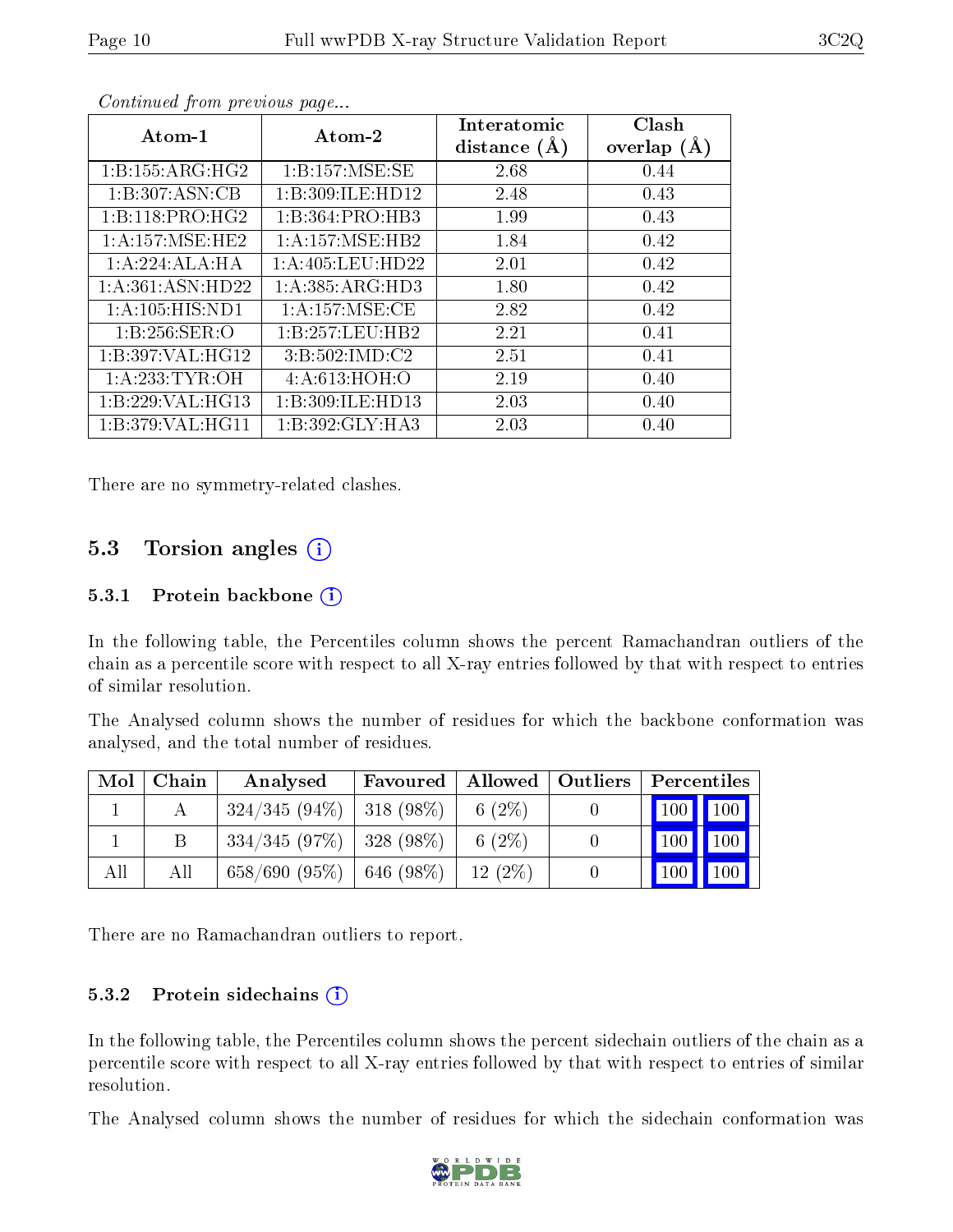| Mol | Chain | Analysed         | Rotameric   Outliers |           | Percentiles           |  |  |
|-----|-------|------------------|----------------------|-----------|-----------------------|--|--|
|     |       | $275/277(99\%)$  | 273 (99%)            | $2(1\%)$  | 88<br>84              |  |  |
|     |       | 282/277(102%)    | 276 (98%)            | 6 $(2\%)$ | 57<br>53              |  |  |
| All | All   | $557/554$ (100%) | 549 (99%)            | $8(1\%)$  | 72 <sub>1</sub><br>67 |  |  |

analysed, and the total number of residues.

All (8) residues with a non-rotameric sidechain are listed below:

| Mol | Chain | Res | Type       |
|-----|-------|-----|------------|
|     |       | 175 | GLU        |
|     | А     | 352 | THR        |
| 1   | В     | 88  | <b>LYS</b> |
| 1   | В     | 129 | GLU        |
|     | В     | 139 | $\rm{ARG}$ |
|     | R     | 157 | <b>MSE</b> |
|     |       | 188 | ARG        |
|     |       | 316 | SER.       |

Some sidechains can be flipped to improve hydrogen bonding and reduce clashes. All (4) such sidechains are listed below:

| Mol | Chain | Res | <b>Type</b> |
|-----|-------|-----|-------------|
|     |       | 361 | <b>ASN</b>  |
|     |       | 375 | GLN         |
|     |       | 109 | <b>ASN</b>  |
|     |       | 152 | A SN        |

#### 5.3.3 RNA [O](https://www.wwpdb.org/validation/2017/XrayValidationReportHelp#rna)i

There are no RNA molecules in this entry.

### 5.4 Non-standard residues in protein, DNA, RNA chains (i)

There are no non-standard protein/DNA/RNA residues in this entry.

#### 5.5 Carbohydrates  $(i)$

There are no carbohydrates in this entry.

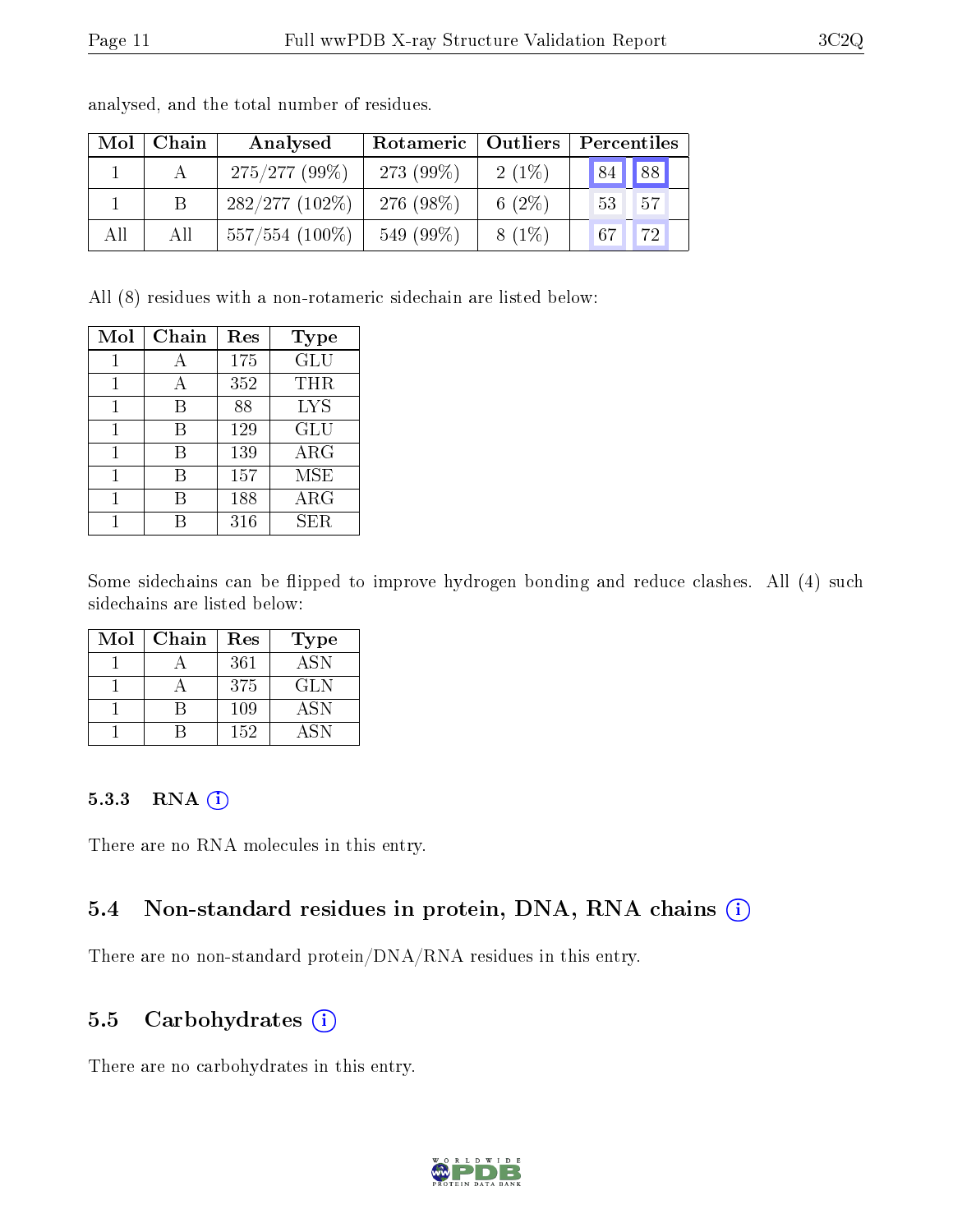### 5.6 Ligand geometry (i)

Of 5 ligands modelled in this entry, 1 is monoatomic - leaving 4 for Mogul analysis.

In the following table, the Counts columns list the number of bonds (or angles) for which Mogul statistics could be retrieved, the number of bonds (or angles) that are observed in the model and the number of bonds (or angles) that are dened in the Chemical Component Dictionary. The Link column lists molecule types, if any, to which the group is linked. The Z score for a bond length (or angle) is the number of standard deviations the observed value is removed from the expected value. A bond length (or angle) with  $|Z| > 2$  is considered an outlier worth inspection. RMSZ is the root-mean-square of all Z scores of the bond lengths (or angles).

| Mol<br>Type |            |   |     |                          |        |             |             |        | Chain |     | $\operatorname{Res}$ | Link | Bond lengths |  |  | Bond angles |  |  |
|-------------|------------|---|-----|--------------------------|--------|-------------|-------------|--------|-------|-----|----------------------|------|--------------|--|--|-------------|--|--|
|             |            |   |     |                          | Counts | <b>RMSZ</b> | # $ Z  > 2$ | Counts | RMSZ  | H Z |                      |      |              |  |  |             |  |  |
| 3           | MD         |   | 502 | $\blacksquare$           | 3.5,5  | 0.45        |             | 4,5,5  | 0.58  |     |                      |      |              |  |  |             |  |  |
| 3           | 'MD        | Β | 502 | $\sim$                   | 3.5,5  | 0.13        |             | 4.5.5  | 0.78  |     |                      |      |              |  |  |             |  |  |
| 3           | MD         | Β | 503 | $\overline{\phantom{a}}$ | 3.5,5  | 0.32        |             | 4,5,5  | 0.57  |     |                      |      |              |  |  |             |  |  |
| 3           | <b>IMD</b> |   | 501 | $\sim$                   | 3.5.5  | 0.72        |             | 4.5.5  | 0.41  |     |                      |      |              |  |  |             |  |  |

In the following table, the Chirals column lists the number of chiral outliers, the number of chiral centers analysed, the number of these observed in the model and the number defined in the Chemical Component Dictionary. Similar counts are reported in the Torsion and Rings columns. '-' means no outliers of that kind were identified.

| Mol | Type | $\mid$ Chain $\mid$ |     | Res   Link   Chirals | <b>Torsions</b> | Rings |
|-----|------|---------------------|-----|----------------------|-----------------|-------|
|     | (MD) |                     | 502 |                      |                 |       |
|     | IMD  |                     | 502 | -                    |                 |       |
|     | IMD  |                     | 503 | -                    |                 |       |
|     | -MD  |                     | 501 | -                    |                 |       |

There are no bond length outliers.

There are no bond angle outliers.

There are no chirality outliers.

There are no torsion outliers.

There are no ring outliers.

2 monomers are involved in 7 short contacts:

| $Mol$   Chain |  | Res   Type   Clashes   Symm-Clashes |
|---------------|--|-------------------------------------|
|               |  |                                     |
|               |  |                                     |

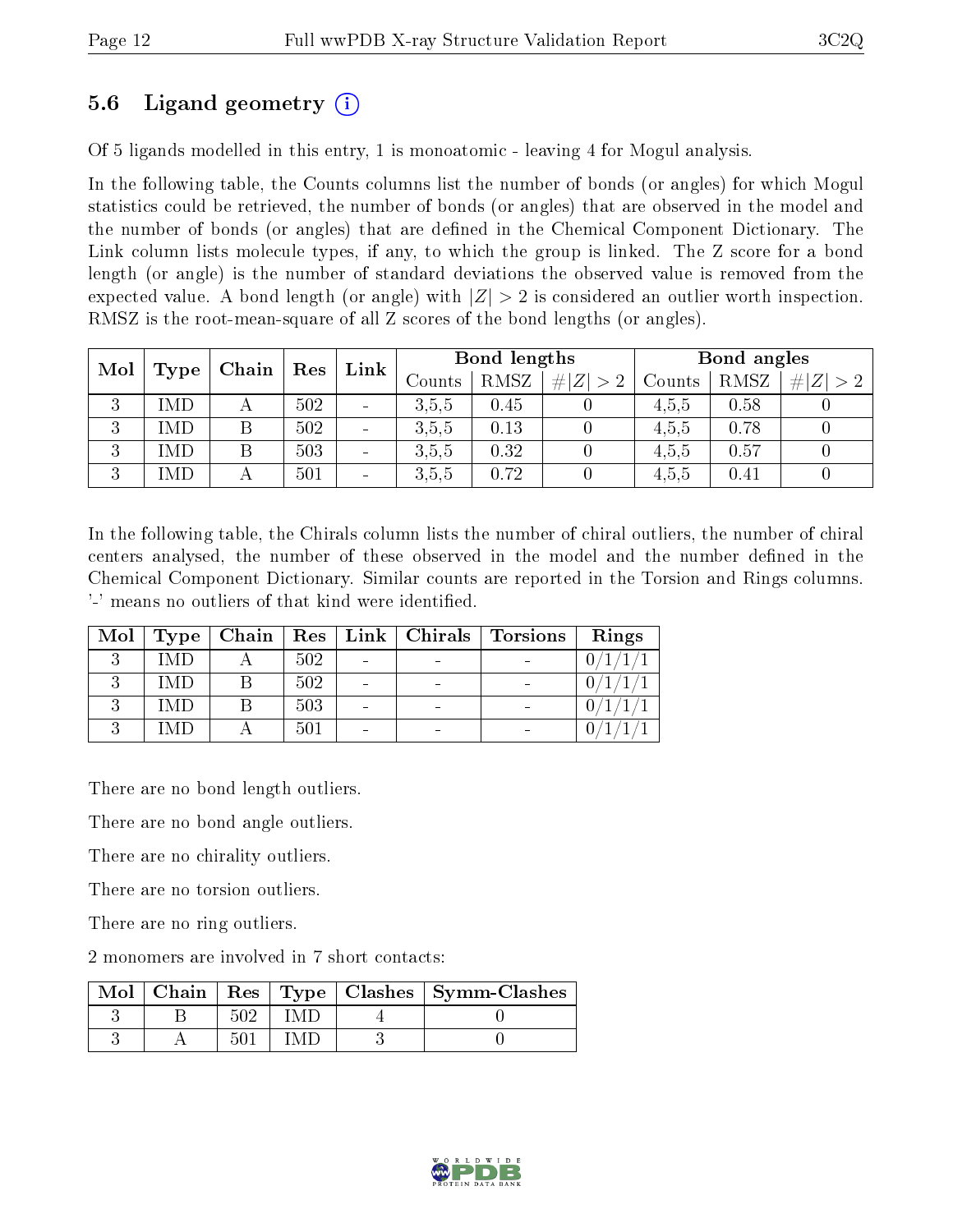## 5.7 [O](https://www.wwpdb.org/validation/2017/XrayValidationReportHelp#nonstandard_residues_and_ligands)ther polymers (i)

There are no such residues in this entry.

## 5.8 Polymer linkage issues (i)

There are no chain breaks in this entry.

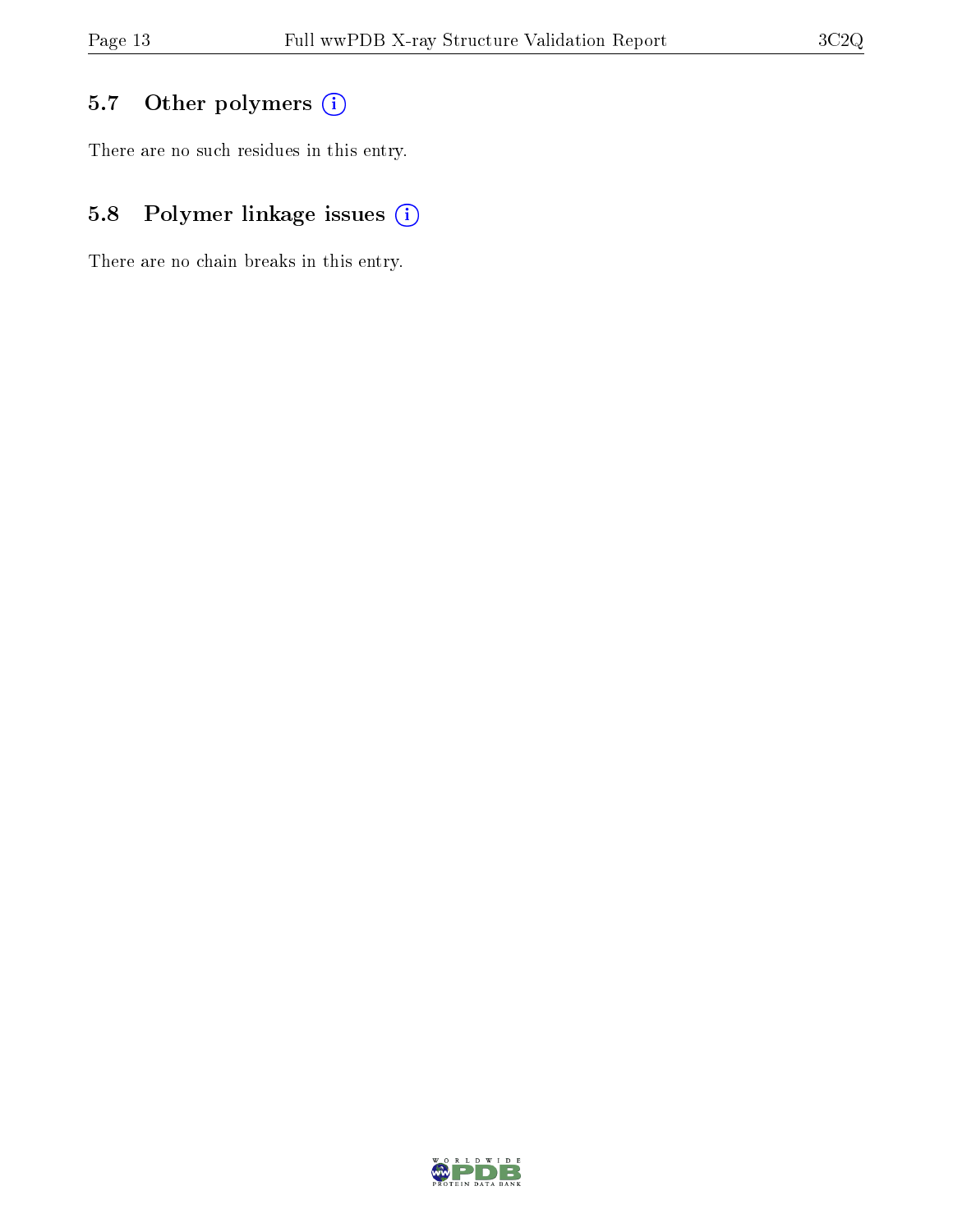# 6 Fit of model and data  $(i)$

## 6.1 Protein, DNA and RNA chains  $(i)$

In the following table, the column labelled  $#RSRZ> 2'$  contains the number (and percentage) of RSRZ outliers, followed by percent RSRZ outliers for the chain as percentile scores relative to all X-ray entries and entries of similar resolution. The OWAB column contains the minimum, median,  $95<sup>th</sup>$  percentile and maximum values of the occupancy-weighted average B-factor per residue. The column labelled ' $Q< 0.9$ ' lists the number of (and percentage) of residues with an average occupancy less than 0.9.

| Mol | Chain | Analysed        | ${ <\hspace{-1.5pt}{\mathrm{RSRZ}} \hspace{-1.5pt}>}$ | # $RSRZ>2$                | $\mid$ OWAB( $\rm A^2)$ | $\rm{Q}\textcolor{black}{<}0.9$ |
|-----|-------|-----------------|-------------------------------------------------------|---------------------------|-------------------------|---------------------------------|
|     |       | $316/345(91\%)$ | 0.04                                                  | $18(5\%)$ 23<br> 23       | 14, 25, 44, 67          |                                 |
|     |       | $323/345(93\%)$ | 0.02                                                  | $14(4\%)$ 35 34           | 14, 24, 43, 54          |                                 |
| All | All   | $639/690(92\%)$ | 0.03                                                  | 32(5%)<br><b>28</b><br>28 | 14, 24, 44, 67          |                                 |

All (32) RSRZ outliers are listed below:

| Mol            | Chain                   | Res | Type                      | <b>RSRZ</b>      |
|----------------|-------------------------|-----|---------------------------|------------------|
| $\mathbf{1}$   | $\overline{A}$          | 160 | GLU                       | 8.8              |
| $\mathbf{1}$   | $\boldsymbol{B}$        | 161 | <b>LYS</b>                | $5.2\,$          |
| $\overline{1}$ | $\overline{\rm A}$      | 159 | PRO                       | 4.8              |
| $\mathbf{1}$   | $\boldsymbol{B}$        | 165 | ALA                       | 4.8              |
| $\overline{1}$ | $\overline{\mathrm{B}}$ | 162 | $\overline{\text{SER}}$   | $\overline{4.7}$ |
| $\overline{1}$ | $\boldsymbol{B}$        | 413 | LEU                       | 4.5              |
| $\overline{1}$ | $\overline{\rm A}$      | 413 | <b>LEU</b>                | 4.2              |
| $\overline{1}$ | $\overline{\rm A}$      | 174 | SER                       | 4.2              |
| $\overline{1}$ | $\overline{\rm A}$      | 129 | GLU                       | 3.6              |
| $\overline{1}$ | $\overline{\rm A}$      | 175 | $\overline{{\rm GLU}}$    | $\overline{3.4}$ |
| $\overline{1}$ | $\overline{\rm A}$      | 386 | $\overline{\text{GLY}}$   | $\overline{3.4}$ |
| $\overline{1}$ | $\overline{\rm A}$      | 388 | $\overline{\text{SER}}$   | $\overline{3.2}$ |
| $\overline{1}$ | $\overline{\mathrm{B}}$ | 160 | GLU                       | $3.2\,$          |
| $\overline{1}$ | $\overline{\rm A}$      | 385 | $\rm{ARG}$                | $3.0\,$          |
| $\overline{1}$ | $\overline{\mathrm{B}}$ | 163 | $\overline{\text{ARG}}$   | $\overline{2.9}$ |
| $\overline{1}$ | $\overline{\rm A}$      | 158 | PRO                       | $\overline{2.7}$ |
| $\overline{1}$ | $\overline{\mathrm{B}}$ | 129 | $\overline{\mathrm{GLU}}$ | $\overline{2.6}$ |
| $\overline{1}$ | $\boldsymbol{A}$        | 131 | <b>LYS</b>                | 2.6              |
| $\overline{1}$ | $\boldsymbol{A}$        | 202 | <b>LYS</b>                | $2.5\,$          |
| $\overline{1}$ | $\overline{\mathbf{B}}$ | 87  | LEU                       | 2.5              |
| $\mathbf{1}$   | $\boldsymbol{A}$        | 352 | <b>THR</b>                | $2.\overline{5}$ |
| $\overline{1}$ | $\overline{\rm A}$      | 384 | $\overline{\rm ASP}$      | 2.4              |
| $\mathbf{1}$   | $\overline{\rm A}$      | 111 | GLU                       | 2.4              |
| $\overline{1}$ | Β                       | 164 | $\overline{{\rm GLU}}$    | 2.4              |

Continued on next page...